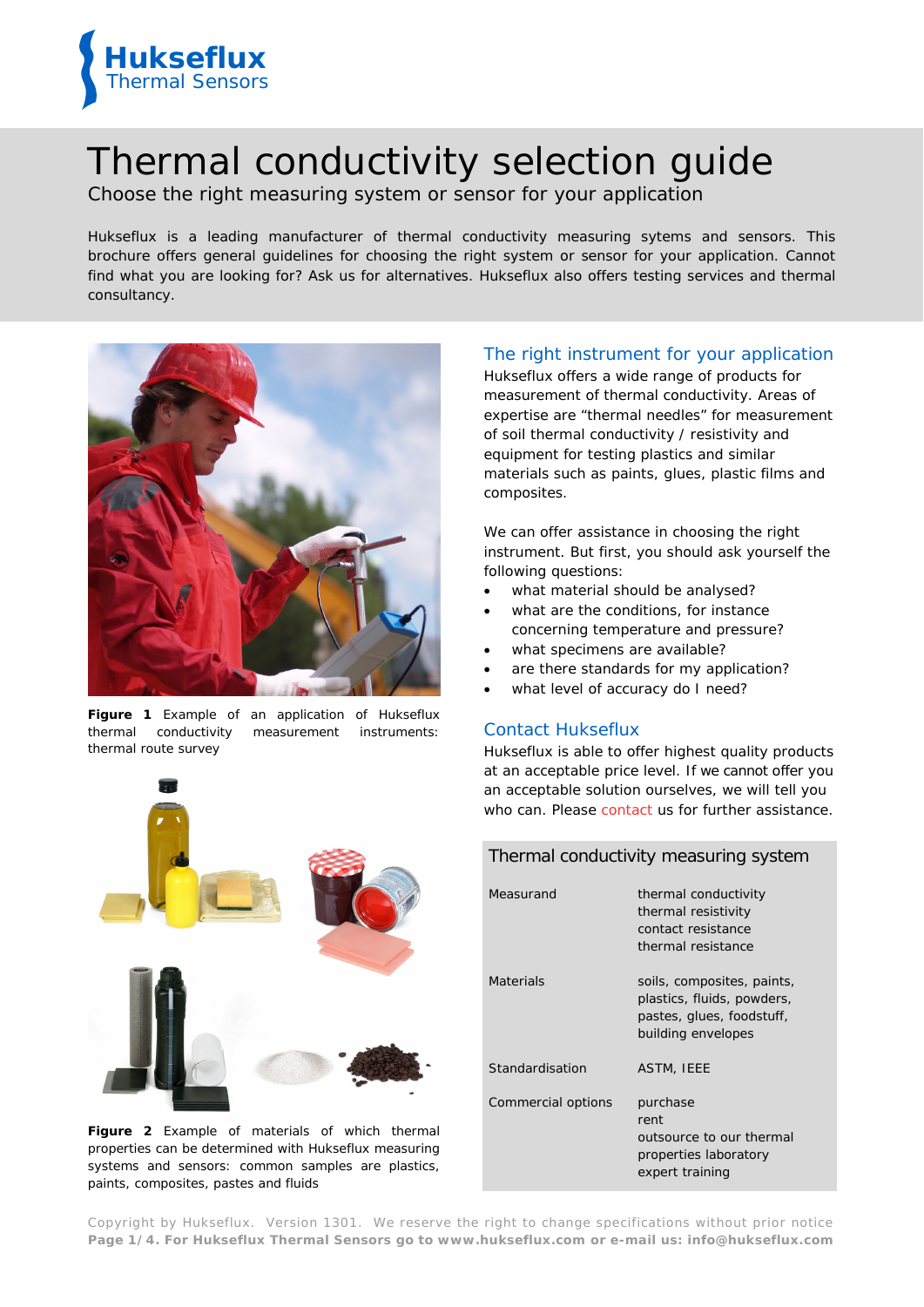

#### Thermal needles: use in soils plus a variety of other applications

Hukseflux sells a range of measuring systems which include "thermal needles". The main application is testing of soils. Thermal needles have the advantage that specimen size is not critical. All systems comply with ASTM D 5334-00, D 5930-97 and IEEE 442-1981 standards.

|                                                      | <u>MEASURING SYSTEMS INCLUDING THERMAL NEEDLES</u>                                                                 |                                                                                                                |                                                                                                                                            |                                                               |
|------------------------------------------------------|--------------------------------------------------------------------------------------------------------------------|----------------------------------------------------------------------------------------------------------------|--------------------------------------------------------------------------------------------------------------------------------------------|---------------------------------------------------------------|
| Model                                                | <b>TPSYS02</b>                                                                                                     | TPSYS02                                                                                                        | FTN01                                                                                                                                      | MTN01                                                         |
| Comment                                              | TPSY02 may be used with TP02 as well as<br>with TP08 needles                                                       |                                                                                                                | FTN01 and MTN01 have the same type of<br>handheld control and readout unit CRU01.<br>A combined system can be purchased as<br><b>TNS01</b> |                                                               |
| Needle type                                          | TP02 <sup>[1]</sup>                                                                                                | TP08 <sup>[1]</sup>                                                                                            | TP <sub>09</sub>                                                                                                                           | TP <sub>07</sub>                                              |
| Main users                                           | Researchers                                                                                                        | <b>Researchers</b>                                                                                             |                                                                                                                                            |                                                               |
|                                                      | Commercial soil test<br>labs for soil dryout<br>testing                                                            | Commercial soil test<br>labs for soft<br>sediment core<br>testing                                              | Commercial soil<br>test labs for field<br>testing                                                                                          | Commercial soil<br>test labs for mixed<br>lab / field testing |
| Main application                                     | High accuracy<br>laboratory<br>experiments on soils,<br>powders, foodstuff                                         | Experiments on<br>small specimens                                                                              | Soils: outdoor route<br>surveys at 1.5 m<br>depth                                                                                          | Soils: laboratory<br>analysis                                 |
| Measurement range <sup>[2]</sup>                     | 0.1 to 6 W/(m $\cdot$ K)                                                                                           | $0.1$ to 6 W/(m $\cdot$ K)                                                                                     | $0.1$ to 6 W/(m $\cdot$ K)                                                                                                                 | $0.1$ to 6 W/(m $\cdot$ K)                                    |
| Power                                                | External 12 VDC<br>See options                                                                                     | External 12 VDC<br>See options                                                                                 | Battery pack                                                                                                                               | Battery pack                                                  |
| Readout                                              | <b>External PC</b><br>See options                                                                                  | <b>External PC</b><br>See options                                                                              | LCD included                                                                                                                               | <b>LCD</b> included                                           |
| Robustness for field<br>surveys                      | $+$                                                                                                                | $+$                                                                                                            | $+ + + +$                                                                                                                                  | $+ + +$                                                       |
| Field surveys at 1.5 m                               | $^{+}$<br>From trench only                                                                                         | $\begin{array}{c} + \end{array}$<br>From trench only                                                           | $+ + + +$<br>Using ground drill                                                                                                            | $+$<br>From trench only                                       |
| Accuracy                                             | $++++$                                                                                                             | $++$                                                                                                           | $+ +$                                                                                                                                      | $+ +$                                                         |
| Small specimen size                                  | $+ +$                                                                                                              | $++++$                                                                                                         | $+$                                                                                                                                        | $+ +$                                                         |
| Fast measurement                                     | $++++$                                                                                                             | $++++$                                                                                                         | $^{+}$                                                                                                                                     | $+ +$                                                         |
| Low dependence on<br>specimen thermal<br>equilibrium | $+ + + +$                                                                                                          | $+$                                                                                                            | $+ +$                                                                                                                                      | $+ +$                                                         |
| Low temperature rise<br>during heating               | $+ + + +$                                                                                                          | $+ + +$                                                                                                        | $+$                                                                                                                                        | $+$                                                           |
| Wide temperature<br>range <sup>[3]</sup>             | $+ + + +$                                                                                                          | $+ + + +$                                                                                                      | $^{+}$                                                                                                                                     | $+$                                                           |
| Other less common<br>applications                    | Fluids (viscous),<br>Walls, Soil dryout<br>experiments, Snow,<br>Frozen soils, Glues,<br><b>Building envelopes</b> | Fluids (viscous),<br>Snow,<br>Frozen soils,<br>Glues                                                           |                                                                                                                                            | Soil dryout<br>experiments                                    |
| Guiding tubes [4]                                    | GT02                                                                                                               | GT01                                                                                                           | N/A                                                                                                                                        | GT03                                                          |
| Calibration reference<br>cylinders <sup>5</sup>      | CRC01                                                                                                              | CRC01                                                                                                          | CRC05                                                                                                                                      | CRCO4                                                         |
| Options                                              | Field version:<br><b>TPSYSO2F</b><br>Battery pack<br>Keyboard Display                                              | Field version:<br><b>TPSYS02F</b><br>Battery pack<br>Keyboard Display<br>Specimen container:<br><b>TP08-CO</b> |                                                                                                                                            |                                                               |
| Specials                                             | High pressure, High<br>temperature, Vacuum,<br>Insulation materials                                                | High pressure, High<br>temperature, Vacuum                                                                     |                                                                                                                                            |                                                               |

**Table 1** *Comparison of systems that employ thermal needles*

1. TP02 and TP08 are also available as separate probes for use with the user's own electronics, for instance Campbell Scientific CR1000

2. systems may be used outside their rated measurement range, but will then offer a lower accuracy than specified

3. temperature ranges may be extended upon request

4. guiding tubes are supplied in sets of 5 pieces. They essentially create a needle with a larger diameter. The heating time when using needles with guiding tubes is 50 % longer than without. Guiding tubes are often used in cements and soil dryout experiments. Guiding tubes can also be used cast in inside plastics, glues, etc. This may be easier than specimen preparation for THASYS, which often is too costly or impossible

5. a low-cost approach to calibration is to use glycerol with plastic fibres as calibration reference material. However, Calibration Reference Cylinders offer a formal traceability to international standards which glycerol does not offer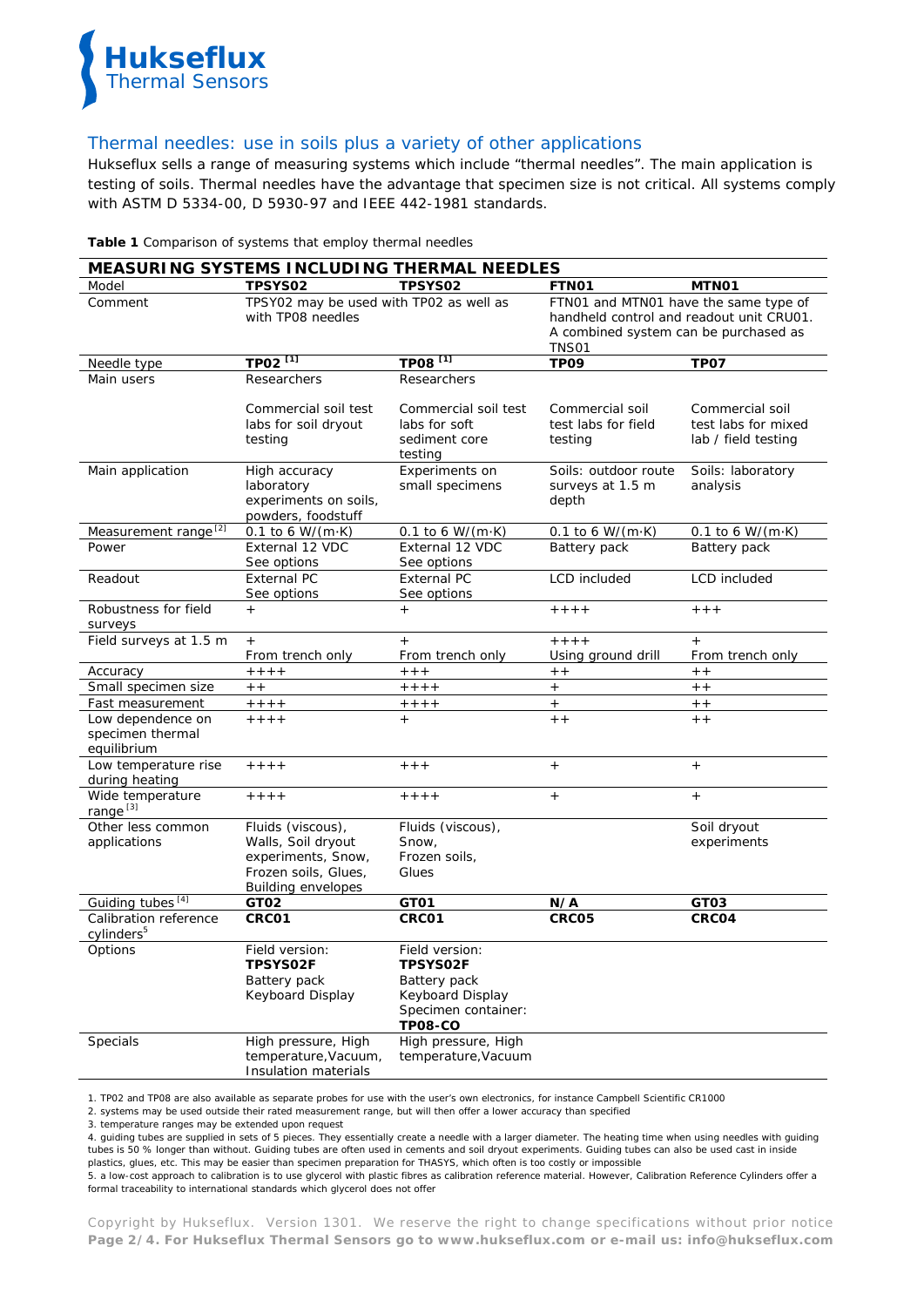

**Table 2** *Example of thermal needles (TP01 is a modification of the thermal needle in a flat foil) developed at the request of our customers*

| <b>EXAMPLES OF CUSTOM-MADE THERMAL NEEDLES</b> |                                                                                                            |                                                                                                                                        |  |  |
|------------------------------------------------|------------------------------------------------------------------------------------------------------------|----------------------------------------------------------------------------------------------------------------------------------------|--|--|
| Model                                          | TPO1                                                                                                       | TP03                                                                                                                                   |  |  |
| Application                                    | Long-term monitoring of soil thermal<br>conductivity; typically incorporated in a<br>meteorological system | Ocean sediment temperature and<br>thermal conductivity measurement;<br>To be incorporated into user's own<br>mounting structure        |  |  |
| Advantages                                     | Fully water-proof; Simplified signal<br>processing; IP67 protection class;<br>Low price                    | Water pressures up to 300 bar<br>Rated tip force up to 300 x $10^3$ g                                                                  |  |  |
| Comment                                        | Foil type sensor. Geometry adapted to<br>the requirements of long-term<br>monitoring.                      | Very short thermal needle.<br>Dedicated calibration by the customer<br>required to compensate for sub-optimal<br>length-diameter ratio |  |  |
| Less common applications                       | Estimate of soil thermal diffusivity<br>Monitoring trends in soil moisture                                 |                                                                                                                                        |  |  |

# Plastics, paints, composites, thermal interfaces and glues: THASYS and THISYS

THASYS and THISYS systems are specifically designed for measurements on plastics and composites. The systems are for use in the "through-plane" and "in-plane"directions respectively. THASYS offers superior accuracy because the measurement method makes it insensitive to errors due to contact resistance.

| <b>MEASURING SYSTEMS FOR PLASTICS AND COMPOSITES</b> |                                                                 |                                                            |  |  |
|------------------------------------------------------|-----------------------------------------------------------------|------------------------------------------------------------|--|--|
| Model                                                | <b>THASYS</b>                                                   | <b>THISYS</b>                                              |  |  |
| Main application                                     | Through-plane measurements of plastics                          | In-plane (2-axis average) measurements                     |  |  |
|                                                      | and composites                                                  | of anisotropic plastics and composites                     |  |  |
|                                                      | Thermal interface materials                                     |                                                            |  |  |
| Measurement range                                    | Typically 0.1 to 2 $W/(m \cdot K)$                              | Typically 0.2 to 100 $W/(m \cdot K)$                       |  |  |
| Compliance with standards                            | ASTM 1114-98                                                    | N/A                                                        |  |  |
| Preferred specimen                                   | H by (70 by 110) x $10^{-3}$ m (may be                          | H by (70 by 110) x $10^{-3}$ m (may be                     |  |  |
| dimensions                                           | stacked); $H =$ specimen thickness                              | stacked): $H =$ specimen thickness                         |  |  |
| Specimen thermal resistance                          | $H/\lambda$ = (0.5 to 5) x 10 <sup>-3</sup> m <sup>2</sup> ·K/W | $H.\lambda = (1 \text{ to } 5) \times 10^{-3} \text{ W/K}$ |  |  |
| requirements <sup>[1]</sup>                          | $\lambda$ = specimen thermal conductivity in                    | $\lambda$ = specimen thermal conductivity (2-              |  |  |
|                                                      | the through-plane direction                                     | axis average) in the in-plane direction                    |  |  |
| Number of specimens                                  | 2 (minimum), or more when stacked                               | 1 (minimum), or more when stacked                          |  |  |
| required per material                                |                                                                 |                                                            |  |  |
| Other less common                                    | Determination of plane to plane contact                         | Thin metal foils                                           |  |  |
| applications                                         | resistances, Fluids (low viscosity) [2],                        |                                                            |  |  |
|                                                      | Estimate heat capacity                                          |                                                            |  |  |

**Table 3** *Comparison of the THASYS and THISYS measuring systems*

1. systems may be applied outside their rated measurment range. This will lead to higher measurement uncertainties than specified.<br>2. the rated viscosity range using a fluid cell is 0.3 to 5000 x 10<sup>-3</sup> Pa·s. If the viscos

# Walls and building envelopes: TRSYS01

For on-site measurement of the thermal resistance or h-value thermal insulation of walls and building envelopes we offer [TRSYS01.](http://www.hukseflux.com/product/trsys01) The system complies with ISO 9869 and ASTM C1155 / C1046.

# Equipment rental

In case you only need a system like FTN01, MTN01 or TRSYS01 for one project, consider renting a system. Rental costs for one month are in the order of 20 % of purchasing costs of a system. Please ask for our rental agreements.

### Expert training for system operators

Although in general the systems can be operated by following manuals and standards, we can provide you with expert training. Training vastly improves the level of service to the third party, the efficiency of working with the equipment and reduces the uncertainty of the end result.

Copyright by Hukseflux. Version 1301. We reserve the right to change specifications without prior notice **Page 3/4. For Hukseflux Thermal Sensors go to [www.hukseflux.com](http://www.hukseflux.com/) or e-mail us: [info@hukseflux.com](mailto:info@hukseflux.com?subject=brochure)**